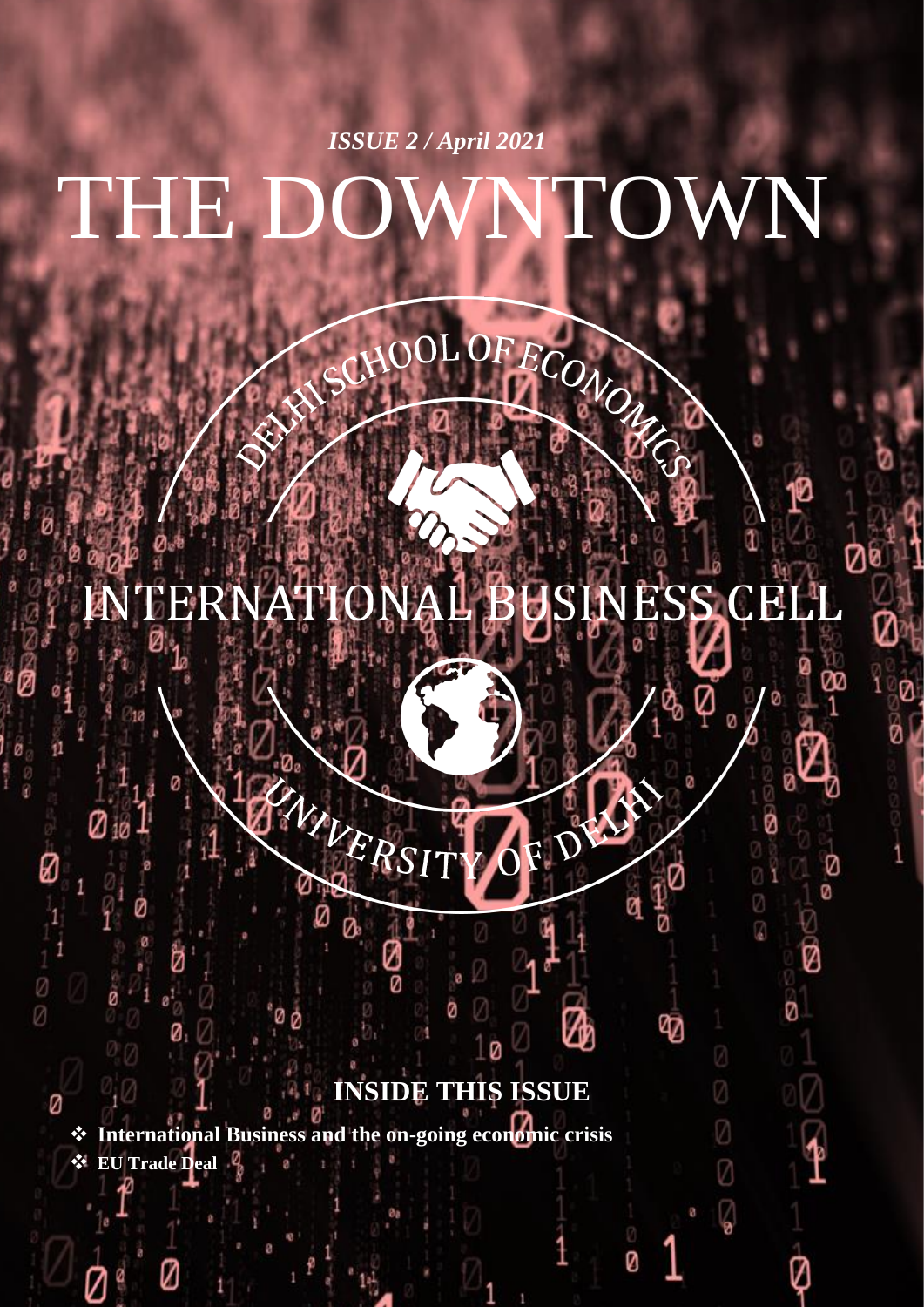



## **International Business and the on-going economic crisis**

- *Aditya Joshi*

This article takes a gander at the progressing economic crisis during 2020 and its effect on the tasks of international businesses. Market specialists and financial backers check the strength of global exchange and the development of international businesses by an action known as the **"Baltic Shipping Index**". This measure is a basket number of the size of global trade as measured in the shipping activity.



(The slump recorded in Baltic Exchange indexes had resulted in lower freight costs for grain shippers during 2020)

In the fallout of the global economic crisis, this action took a plunge and was at the lower end of the scale during 2020. This means that international businesses were having it extreme in the global economy. Aside from this action, there is the other file, which is known as the **"Purchasing Managers' Index"** or "**PMI"**. This measures the inventory position and the number of new orders that have been placed for goods and services.

Both these actions demonstrate that international exchange is down and the assembling, retail, and administration movement is on the lower end. Subsequently, it tends to be said that international businesses are struggling in the global economy. Taken together, these pointers are calming for any

financial backer and henceforth, international businesses need to consider all alternatives and look cautiously before they jump.

Notwithstanding, we contend in this module, that globalization is a long way from being done and that the fate of international business would rely upon the **BRICS (Brazil, Russia, India, China, and South Africa)** and the following **"Breakout Nations"** that would frame the level two of the developing business sectors. Further, the way that globalization has coordinated the world so much that the continuing global economic crisis is only a blip on international businesses and that the wonder would go on after this slip by must also be considered.

What these methods are those international businesses needed to develop and extend further to succeed. They would be very much encouraged to search for promising circumstances in the following bar of the developing business sectors like Vietnam, African nations, and Latin American nations. Obviously, the way that the progressing economic crisis has scratched the certainty of international businesses can't be denied. The disputable issue here is that rather than unbound globalization, a pattern wherein international development is done after doing due tirelessness would be the main impetus for what's to come. Aside from this, the future would likewise have a place with those international businesses that can flourish in the turbulent global economy that is the current state.

At long last, the progressing global economic crisis has uncovered the anxieties, strains of fundamental danger, and has uncovered the delicate idea of the global economy. Consequently, the fate of international businesses would be in the domain of protected development and better business rehearses rather than an excessive extension and questionable business rehearses.